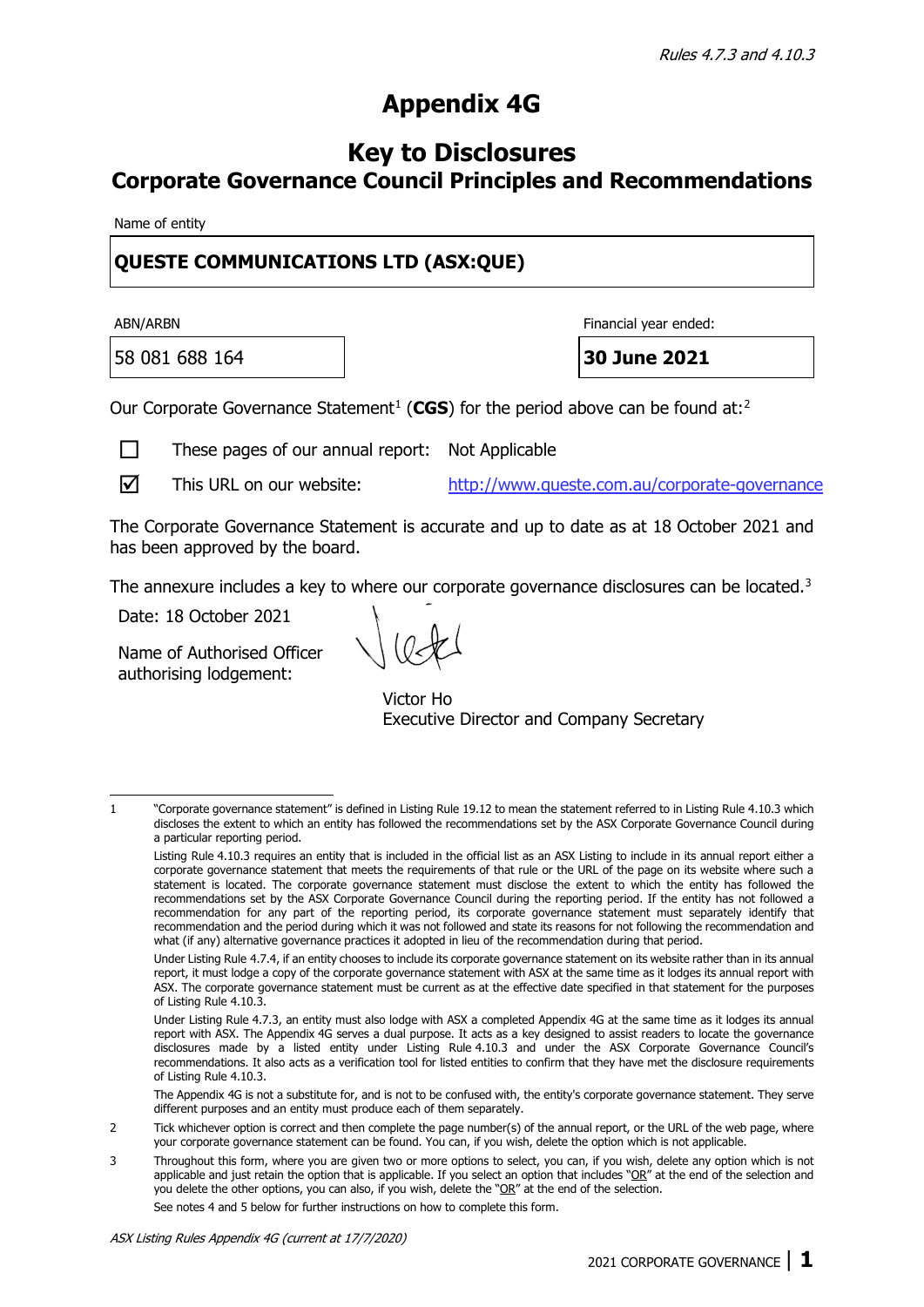## **ANNEXURE – KEY TO CORPORATE GOVERNANCE DISCLOSURES**

|     | <b>Corporate</b><br>Council<br>Governance<br>recommendation                                                                                                                                                                                                                                                                                                                                                                                                                                                                                                                                                                                                  | Where a box below is ticked, $4$ we have<br>followed the recommendation in full for<br>the whole of the period above. We have<br>disclosed this in our<br>Corporate<br><b>Governance Statement:</b>                       | Where a box below is<br>ticked, we have NOT<br>followed<br>the<br>recommendation<br>in<br>full for the whole of<br>the period above. Our<br>reasons for not doing<br>so are: $5$ |
|-----|--------------------------------------------------------------------------------------------------------------------------------------------------------------------------------------------------------------------------------------------------------------------------------------------------------------------------------------------------------------------------------------------------------------------------------------------------------------------------------------------------------------------------------------------------------------------------------------------------------------------------------------------------------------|---------------------------------------------------------------------------------------------------------------------------------------------------------------------------------------------------------------------------|----------------------------------------------------------------------------------------------------------------------------------------------------------------------------------|
|     |                                                                                                                                                                                                                                                                                                                                                                                                                                                                                                                                                                                                                                                              | <b>PRINCIPLE 1 - LAY SOLID FOUNDATIONS FOR MANAGEMENT AND OVERSIGHT</b>                                                                                                                                                   |                                                                                                                                                                                  |
| 1.1 | A listed entity should have and disclose a<br>board charter setting out:<br>$(a)$ the<br>respective<br>roles<br>and<br>responsibilities of its board<br>and<br>management; and<br>(b) those matters expressly reserved to<br>the board and those delegated to<br>management.                                                                                                                                                                                                                                                                                                                                                                                 | ☑<br>Corporate<br>As<br>set out in our<br>Governance Statement (CGS)<br>at Sections 1.1, 1.1.1 and 1.1.2<br>and we have disclosed a copy of our Board<br>Charter at:<br>http://www.queste.com.au/corporate-<br>qovernance | Not Applicable                                                                                                                                                                   |
| 1.2 | A listed entity should:<br>undertake appropriate checks before<br>(a)<br>appointing a director or senior<br>executive or putting someone forward<br>for election as a director; and<br>provide security holders with all<br>(b)<br>material information in its possession<br>relevant to a decision on whether or<br>not to elect or re-elect a director.                                                                                                                                                                                                                                                                                                    | at Section 1.2 of CGS                                                                                                                                                                                                     | Not Applicable                                                                                                                                                                   |
| 1.3 | A listed entity should have a written<br>agreement with each director and senior<br>executive setting out the terms of their<br>appointment.                                                                                                                                                                                                                                                                                                                                                                                                                                                                                                                 | Not Applicable                                                                                                                                                                                                            | $\triangledown$<br>at Section 1.3 of<br><b>CGS</b>                                                                                                                               |
| 1.4 | The company secretary of a listed entity<br>should be accountable directly to the board,<br>through the chair, on all matters to do with<br>the proper functioning of the board.                                                                                                                                                                                                                                                                                                                                                                                                                                                                             | ☑<br>at Section 1.4 of CGS                                                                                                                                                                                                | Not Applicable                                                                                                                                                                   |
| 1.5 | A listed entity should:<br>(a) have and disclose a diversity policy;<br>through its board or a committee of<br>(b)<br>the board set measurable objectives<br>for achieving gender diversity in the<br>composition of its board, senior<br>executives and workforce generally;<br>and<br>disclose in relation to each reporting<br>(c)<br>period:<br>(1) the measurable objectives set<br>for that period to achieve<br>gender diversity;<br>the entity's progress towards<br>(2)<br>achieving those objectives; and<br>either:<br>(3)<br>(A) the respective proportions<br>of men and women on the<br>board, in senior executive<br>positions and across the | We have disclosed a copy of our Diversity<br>Policy at:<br>http://www.queste.com.au/corporate-<br>governance                                                                                                              | ☑<br>at Section 1.5 of<br><b>CGS</b>                                                                                                                                             |

<span id="page-1-0"></span><sup>4</sup> Tick the box in this column only if you have followed the relevant recommendation in full for the whole of the period above. Where the recommendation has a disclosure obligation attached, you must insert the location where that disclosure has been made, where indicated by the line with "insert location" underneath. If the disclosure in question has been made in your corporate governance statement, you need only insert "our corporate governance statement". If the disclosure has been made in your annual report, you should insert the page number(s) of your annual report (eg "pages 10-12 of our annual report"). If the disclosure has been made on your website, you should insert the URL of the web page where the disclosure has been made or can be accessed (eg "www.entityname.com.au/corporate governance/charters/").

<span id="page-1-1"></span><sup>5</sup> If you have followed all of the Council's recommendations in full for the whole of the period above, you can, if you wish, delete this column from the form and re-format it.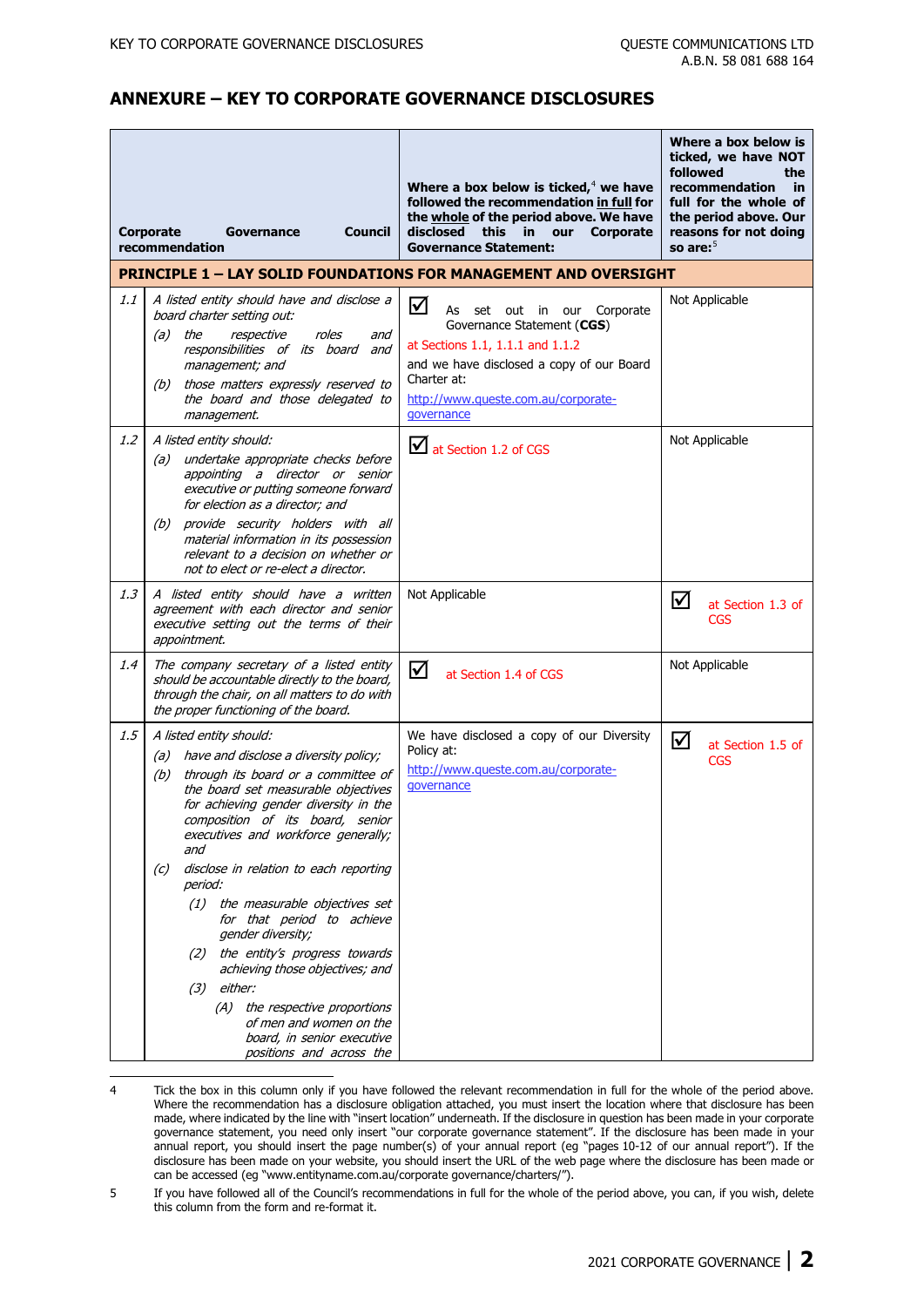|     | <b>Council</b><br><b>Corporate</b><br>Governance<br>recommendation                                                                                                                                                                                                                                                                                                                                                                                                                                                                                                                                                                                                        | Where a box below is ticked, $4$ we have<br>followed the recommendation in full for<br>the whole of the period above. We have<br>disclosed<br>this<br>in.<br>our<br><b>Corporate</b><br><b>Governance Statement:</b>                      | Where a box below is<br>ticked, we have NOT<br>followed<br>the<br>recommendation<br>in<br>full for the whole of<br>the period above. Our<br>reasons for not doing<br>so are: $5$ |
|-----|---------------------------------------------------------------------------------------------------------------------------------------------------------------------------------------------------------------------------------------------------------------------------------------------------------------------------------------------------------------------------------------------------------------------------------------------------------------------------------------------------------------------------------------------------------------------------------------------------------------------------------------------------------------------------|-------------------------------------------------------------------------------------------------------------------------------------------------------------------------------------------------------------------------------------------|----------------------------------------------------------------------------------------------------------------------------------------------------------------------------------|
|     | workforce<br>whole<br>(including how the entity<br>"senior<br>defined<br>has<br>executive"<br>for<br>these<br>purposes); or<br>(B) if the entity is a "relevant"<br>employer"<br>the<br>under<br>Workplace<br>Gender<br>Equality Act, the entity's<br>most<br>recent<br>"Gender<br>Equality Indicators", as<br>defined in and published<br>under that Act.<br>If the entity was in the S&P / ASX 300 Index<br>at the commencement of the reporting<br>period, the measurable objective for<br>achieving<br>gender diversity<br>the<br>in<br>composition of its board should be to have<br>not less than 30% of its directors of each<br>gender within a specified period. |                                                                                                                                                                                                                                           |                                                                                                                                                                                  |
| 1.6 | A listed entity should:<br>have and disclose a process for<br>(a)<br>periodically<br>evaluating<br>the<br>performance of the board,<br>its<br>committees and individual directors;<br>and<br>(b)<br>disclose for each reporting period<br>whether a performance evaluation<br>has been undertaken in accordance<br>with that process during or in respect<br>of that period.                                                                                                                                                                                                                                                                                              | ☑<br>We have disclosed the evaluation<br>process referred to in paragraph (a)<br>and<br>whether<br>performance<br>a<br>evaluation was undertaken for the<br>reporting period in accordance with<br>that process at:<br>Section 1.6 of CGS | Refer also Section 1.6 of<br><b>CGS</b>                                                                                                                                          |
| 1.7 | A listed entity should:<br>(a) have and disclose a process for<br>evaluating the performance of its<br>senior executives at least once every<br>reporting period; and<br>disclose for each reporting period<br>(b)<br>whether a performance evaluation<br>has been undertaken in accordance<br>with that process during or in respect<br>of that period.                                                                                                                                                                                                                                                                                                                  | ☑<br>We have disclosed the evaluation<br>process referred to in paragraph (a)<br>whether<br>performance<br>and<br>a<br>evaluation was undertaken for the<br>reporting period in accordance with<br>that process at:<br>Section 1.7 of CGS | Refer also Section 1.7 of<br><b>CGS</b>                                                                                                                                          |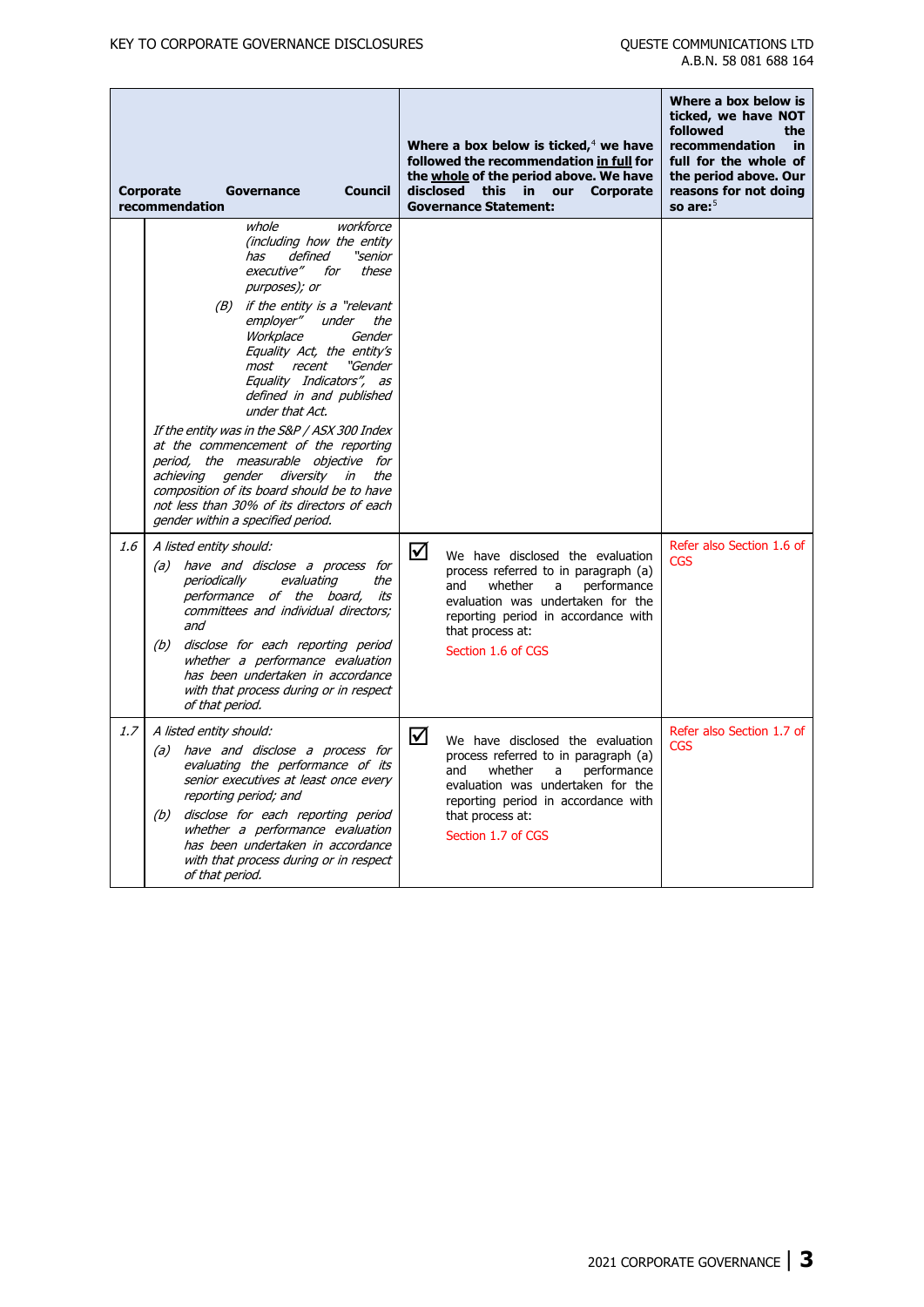|     | <b>Council</b><br><b>Corporate</b><br>Governance<br>recommendation                                                                                                                                                                                                                                                                                                                                                                                                                                                                                                                                                                                                                                                                                                                                                                                                                                         | Where a box below is ticked, $4$ we have<br>followed the recommendation in full for<br>the whole of the period above. We have<br>disclosed<br>this<br>in.<br>our<br><b>Corporate</b><br><b>Governance Statement:</b>                                                                                                                   | Where a box below is<br>ticked, we have NOT<br>followed<br>the<br>recommendation<br>in<br>full for the whole of<br>the period above. Our<br>reasons for not doing<br>so are: $5$ |
|-----|------------------------------------------------------------------------------------------------------------------------------------------------------------------------------------------------------------------------------------------------------------------------------------------------------------------------------------------------------------------------------------------------------------------------------------------------------------------------------------------------------------------------------------------------------------------------------------------------------------------------------------------------------------------------------------------------------------------------------------------------------------------------------------------------------------------------------------------------------------------------------------------------------------|----------------------------------------------------------------------------------------------------------------------------------------------------------------------------------------------------------------------------------------------------------------------------------------------------------------------------------------|----------------------------------------------------------------------------------------------------------------------------------------------------------------------------------|
|     | <b>PRINCIPLE 2 - STRUCTURE THE BOARD TO BE EFFECTIVE AND ADD VALUE</b>                                                                                                                                                                                                                                                                                                                                                                                                                                                                                                                                                                                                                                                                                                                                                                                                                                     |                                                                                                                                                                                                                                                                                                                                        |                                                                                                                                                                                  |
| 2.1 | The board of a listed entity should:<br>have a nomination committee which:<br>(a)<br>has at least three members, a<br>(1)<br>majority<br>оf<br>whom<br>are<br>independent directors; and<br>(2) is chaired by an independent<br>director,<br>and disclose:<br>(3) the charter of the committee;<br>(4) the members of the committee;<br>and<br>as at the end of each reporting<br>(5)<br>period, the number of times the<br>committee met throughout the<br>period and the individual<br>attendances of the members at<br>those meetings; or<br>if it does not have a nomination<br>(b)<br>committee, disclose that fact and the<br>processes it employs to address board<br>succession issues and to ensure that<br>the board has the appropriate balance<br>of skills, knowledge, experience,<br>independence and diversity to enable<br>it to discharge its duties and<br>responsibilities effectively. | If the entity complies with paragraph (a):<br>Not Applicable<br>and we have disclosed a copy of the charter<br>of the committee at:<br>Not Applicable<br>and the information referred to in paragraphs<br>$(4)$ and $(5)$ at:<br>Not Applicable<br>If the entity complies with paragraph (b):<br>⊻<br>at Sections 2.2. 2.3, 1.5 of CGS | ☑<br>at Section 2.2 of<br><b>CGS</b>                                                                                                                                             |
| 2.2 | A listed entity should have and disclose a<br>board skills matrix setting out the mix of<br>skills that the board currently has or is<br>looking to achieve in its membership.                                                                                                                                                                                                                                                                                                                                                                                                                                                                                                                                                                                                                                                                                                                             | ☑<br>We have disclosed our Board Skills<br>Matrix at:<br>Section 2.3 of CGS                                                                                                                                                                                                                                                            | Not Applicable                                                                                                                                                                   |
| 2.3 | A listed entity should disclose:<br>the names of the directors considered<br>(a)<br>by the board to be independent<br>directors;<br>if a director has an interest, position,<br>(b)<br>affiliation or relationship of the type<br>described in Box 2.3 but the board is<br>of the opinion that it does not<br>compromise the independence of the<br>director, the nature of the interest,<br>position or relationship in question<br>and an explanation of why the board<br>is of that opinion; and<br>the length of service of each director.<br>(C)                                                                                                                                                                                                                                                                                                                                                      | We have disclosed the names of the directors<br>considered by the board to be independent<br>directors at:<br>Not Applicable<br>and, where applicable, the information<br>referred to in paragraph (b) at:<br>Not Applicable<br>☑<br>and the length of service of each<br>director at:<br>Sections 1.3, 2.4, 2.5, 2.6 of CGS           | $\boxtimes$<br>at Section 2.7 of<br><b>CGS</b>                                                                                                                                   |
| 2.4 | A majority of the board of a listed entity<br>should be independent directors.                                                                                                                                                                                                                                                                                                                                                                                                                                                                                                                                                                                                                                                                                                                                                                                                                             | Not Applicable                                                                                                                                                                                                                                                                                                                         | ☑<br>at Section 2.7 of<br><b>CGS</b>                                                                                                                                             |
| 2.5 | The chair of the board of a listed entity<br>should be an independent director and, in<br>particular, should not be the same person<br>as the CEO of the entity.                                                                                                                                                                                                                                                                                                                                                                                                                                                                                                                                                                                                                                                                                                                                           | Not Applicable                                                                                                                                                                                                                                                                                                                         | ☑<br>at Sections 2.4,<br>2.7 of CGS                                                                                                                                              |
| 2.6 | A listed entity should have a program for<br>inducting new directors and for periodically<br>reviewing whether there is a need for<br>existing directors to undertake professional<br>development to maintain the skills and                                                                                                                                                                                                                                                                                                                                                                                                                                                                                                                                                                                                                                                                               | ☑<br>at Section 2.8 of CGS                                                                                                                                                                                                                                                                                                             | Not Applicable                                                                                                                                                                   |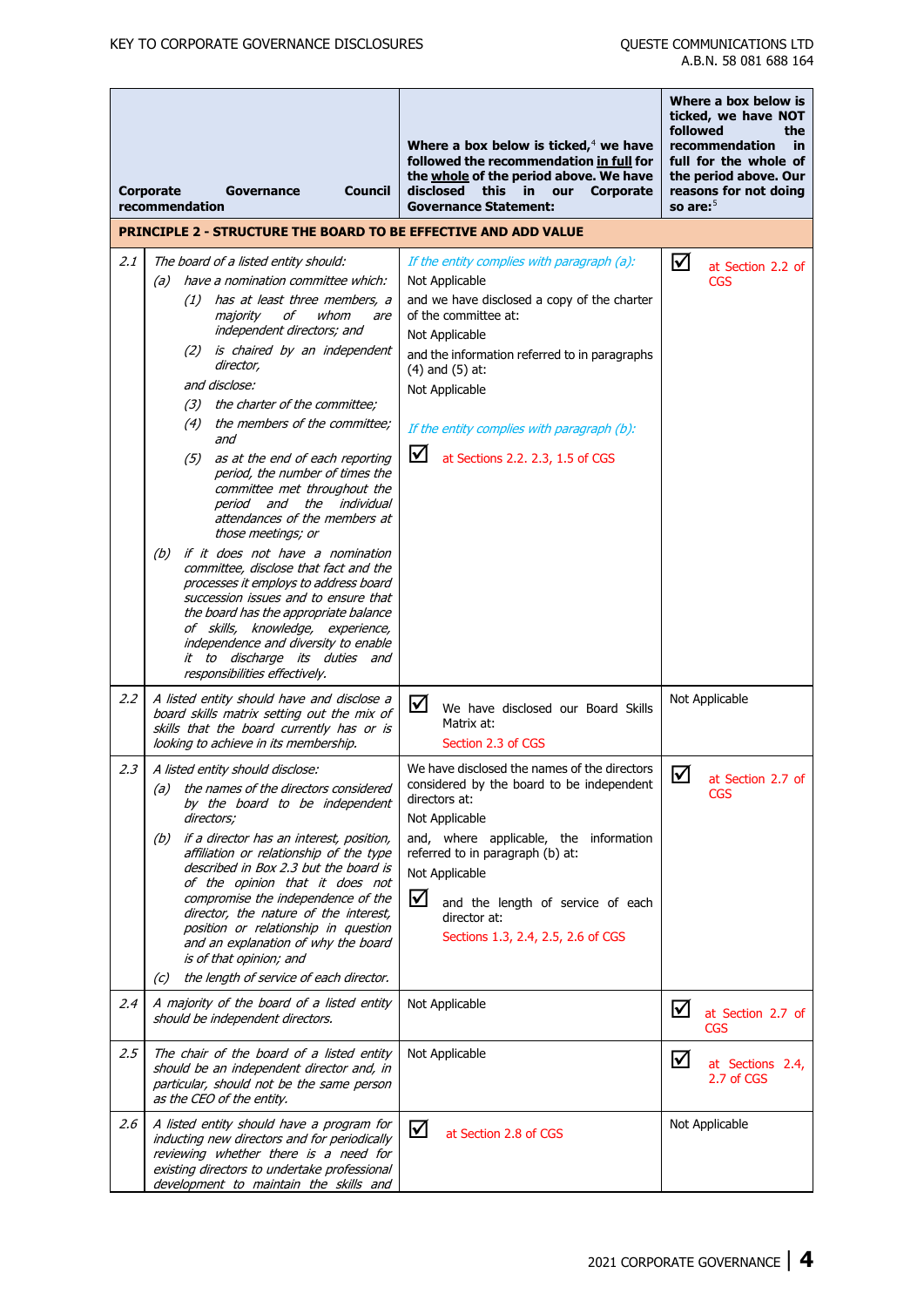|     | Corporate<br><b>Council</b><br>Governance<br>recommendation                                                                                                                                                                                           | Where a box below is ticked, $4$ we have<br>followed the recommendation in full for<br>the whole of the period above. We have<br>disclosed<br>this<br>Corporate<br>in.<br>our<br><b>Governance Statement:</b> | Where a box below is<br>ticked, we have NOT<br>followed<br>the<br>recommendation<br>in<br>full for the whole of<br>the period above. Our<br>reasons for not doing<br>so are: $5$ |
|-----|-------------------------------------------------------------------------------------------------------------------------------------------------------------------------------------------------------------------------------------------------------|---------------------------------------------------------------------------------------------------------------------------------------------------------------------------------------------------------------|----------------------------------------------------------------------------------------------------------------------------------------------------------------------------------|
|     | knowledge needed to perform their role as<br>directors effectively.                                                                                                                                                                                   |                                                                                                                                                                                                               |                                                                                                                                                                                  |
|     |                                                                                                                                                                                                                                                       | PRINCIPLE 3 - INSTIL A CULTURE OF ACTING LAWFULLY, ETHICALLY AND RESPONSIBLY                                                                                                                                  |                                                                                                                                                                                  |
| 3.1 | A listed entity should articulate and disclose<br>its values.                                                                                                                                                                                         | ☑<br>At Section 3.1 of CGS<br>and we have disclosed our Statement of<br>Values at:<br>http://www.queste.com.au/corporate-<br>governance                                                                       | Not Applicable                                                                                                                                                                   |
| 3.2 | A listed entity should:<br>(a) have and disclose a code of conduct<br>for its directors, senior executives and<br>employees; and<br>ensure that the board or a committee<br>(b)<br>of the board is informed of any<br>material breaches of that code. | ☑<br>at Section 3.1 of CGS<br>and we have disclosed our Code of Conduct<br>at:<br>http://www.queste.com.au/corporate-<br>qovernance                                                                           | Not Applicable                                                                                                                                                                   |
| 3.3 | A listed entity should:<br>(a) have and disclose a whistleblower<br>policy; and<br>(b) ensure that the board or a committee<br>of the board is informed of any<br>material incidents reported under that<br>policy.                                   | ☑<br>at Section 3.3 of CGS<br>and we have disclosed our Whistleblower<br>Policy at:<br>http://www.queste.com.au/corporate-<br>qovernance                                                                      | Not Applicable                                                                                                                                                                   |
| 3.4 | A listed entity should:<br>(a) have and disclose an anti-bribery and<br>corruption policy; and<br>ensure that the board or committee of<br>(b)<br>the board is informed of any material<br>breaches of that policy.                                   | ☑<br>at Section 3.4 of CGS<br>and we have disclosed our Anti-Bribery and<br>Anti-Corruption Policy at:<br>http://www.queste.com.au/corporate-<br>governance                                                   | Not Applicable                                                                                                                                                                   |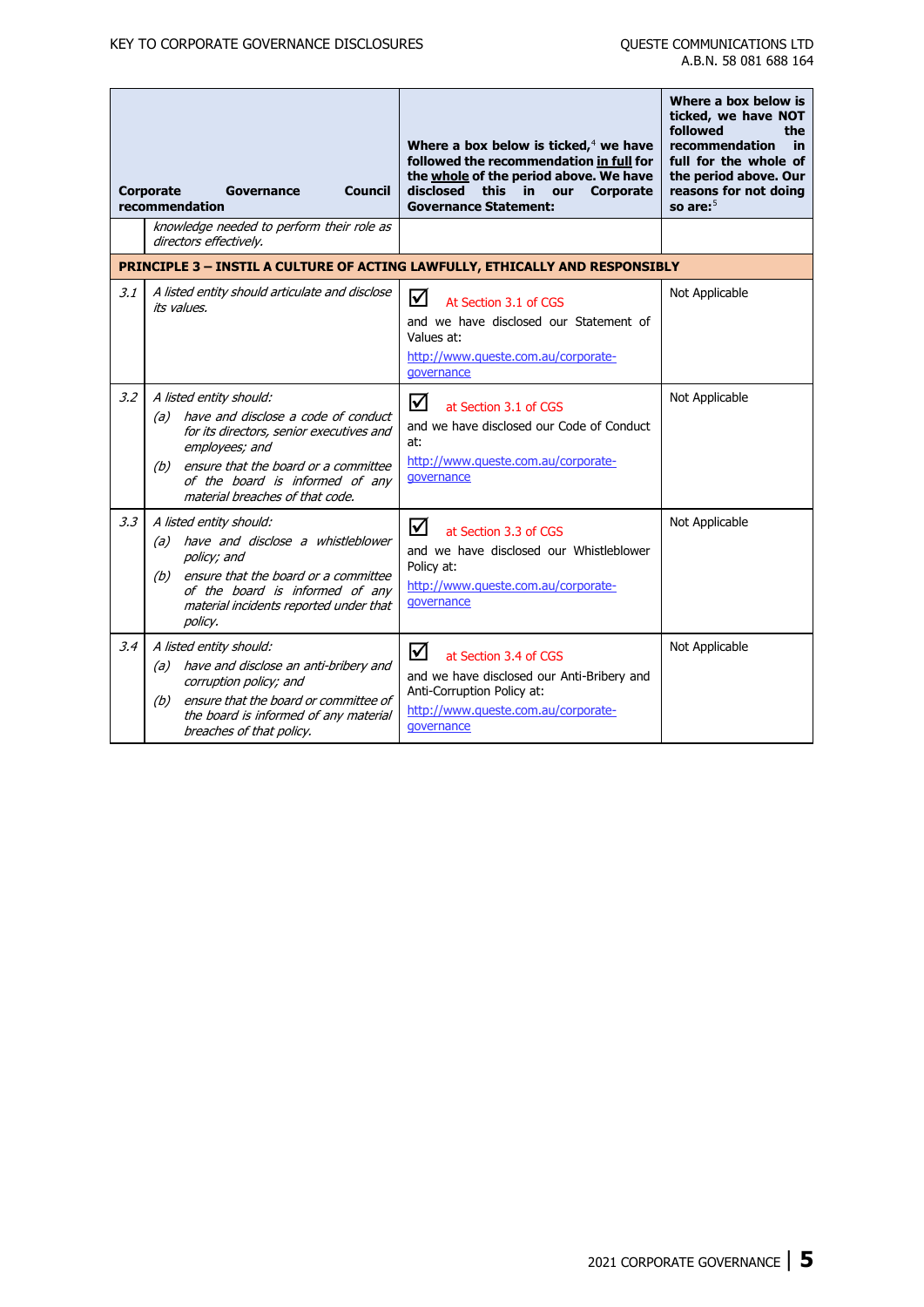|     | Corporate<br>recommendation |                   | Governance                                                                                                                                                                                                                                                                                                                                                                                                                                                                                                                                                                               | <b>Council</b> | Where a box below is ticked, $4$ we have<br>followed the recommendation in full for<br>the whole of the period above. We have<br>disclosed<br>this<br><b>Corporate</b><br>in.<br>our<br><b>Governance Statement:</b><br><b>PRINCIPLE 4 - SAFEGUARD THE INTEGRITY OF CORPORATE REPORTS</b>                 | Where a box below is<br>ticked, we have NOT<br>followed<br>the<br>recommendation<br>in<br>full for the whole of<br>the period above. Our<br>reasons for not doing<br>so are: $5$ |
|-----|-----------------------------|-------------------|------------------------------------------------------------------------------------------------------------------------------------------------------------------------------------------------------------------------------------------------------------------------------------------------------------------------------------------------------------------------------------------------------------------------------------------------------------------------------------------------------------------------------------------------------------------------------------------|----------------|-----------------------------------------------------------------------------------------------------------------------------------------------------------------------------------------------------------------------------------------------------------------------------------------------------------|----------------------------------------------------------------------------------------------------------------------------------------------------------------------------------|
|     |                             |                   |                                                                                                                                                                                                                                                                                                                                                                                                                                                                                                                                                                                          |                |                                                                                                                                                                                                                                                                                                           |                                                                                                                                                                                  |
| 4.1 | (a)                         | (1)<br>(3)<br>(4) | The board of a listed entity should:<br>have an audit committee which:<br>has at least three members, all<br>of whom are non-executive<br>directors and a majority of<br>whom<br>independent<br>are<br>directors; and<br>(2) is chaired by an independent<br>director, who is not the chair of<br>the board,<br>and disclose:<br>the charter of the committee;<br>the relevant qualifications and<br>experience of the members of<br>the committee; and<br>(5) in relation to each reporting<br>period, the number of times the<br>committee met throughout the                          |                | If the entity complies with paragraph (a):<br>Not Applicable<br>and we have disclosed a copy of the charter<br>of the committee at:<br>and the information referred to in paragraphs<br>$(4)$ and $(5)$ at:<br>Not Applicable<br>If the entity complies with paragraph (b):<br>⋈<br>at Section 4.1 of CGS | ☑<br>at Section 4.1 of<br><b>CGS</b>                                                                                                                                             |
|     | (b)                         |                   | period and the<br>attendances of the members at<br>those meetings; or<br>if it does not have an audit committee,<br>disclose that fact and the processes it<br>employs that independently verify and<br>safeguard the integrity of its corporate<br>reporting, including the processes for<br>the appointment and removal of the<br>external auditor and the rotation of<br>the audit engagement partner.                                                                                                                                                                                | individual     |                                                                                                                                                                                                                                                                                                           |                                                                                                                                                                                  |
| 4.2 |                             | effectively.      | The board of a listed entity should, before it<br>approves the entity's financial statements<br>for a financial period, receive from its CEO<br>and CFO a declaration that, in their opinion,<br>the financial records of the entity have been<br>properly maintained and that the financial<br>statements comply with the appropriate<br>accounting standards and give a true and<br>fair view of the financial position and<br>performance of the entity and that the<br>opinion has been formed on the basis of a<br>sound system of risk management and<br>internal control which is | operating      | ☑<br>at Section 4.2 of CGS                                                                                                                                                                                                                                                                                | Not Applicable                                                                                                                                                                   |
| 4.3 |                             |                   | A listed entity should disclose its process to<br>verify the integrity of any periodic corporate<br>report it releases to the market that is not<br>audited or reviewed by an external auditor.                                                                                                                                                                                                                                                                                                                                                                                          |                | ☑<br>at Section 4.4 of CGS                                                                                                                                                                                                                                                                                | Not Applicable                                                                                                                                                                   |
|     |                             |                   | <b>PRINCIPLE 5 - MAKE TIMELY AND BALANCED DISCLOSURE</b>                                                                                                                                                                                                                                                                                                                                                                                                                                                                                                                                 |                |                                                                                                                                                                                                                                                                                                           |                                                                                                                                                                                  |
| 5.1 |                             | listing rule 3.1. | A listed entity should have and disclose a<br>written policy for complying with its<br>continuous disclosure obligations under                                                                                                                                                                                                                                                                                                                                                                                                                                                           |                | ☑<br>at Section 5.1 of CGS<br>and we have disclosed a copy of our<br>Continuous Disclosure Policy at:<br>http://www.queste.com.au/corporate-<br>qovernance                                                                                                                                                | Not Applicable                                                                                                                                                                   |
| 5.2 |                             | been made.        | A listed entity should ensure that its board<br>receives copies of all material market<br>announcements promptly after they have                                                                                                                                                                                                                                                                                                                                                                                                                                                         |                | ☑<br>at Section 5.2 of CGS                                                                                                                                                                                                                                                                                | Not Applicable                                                                                                                                                                   |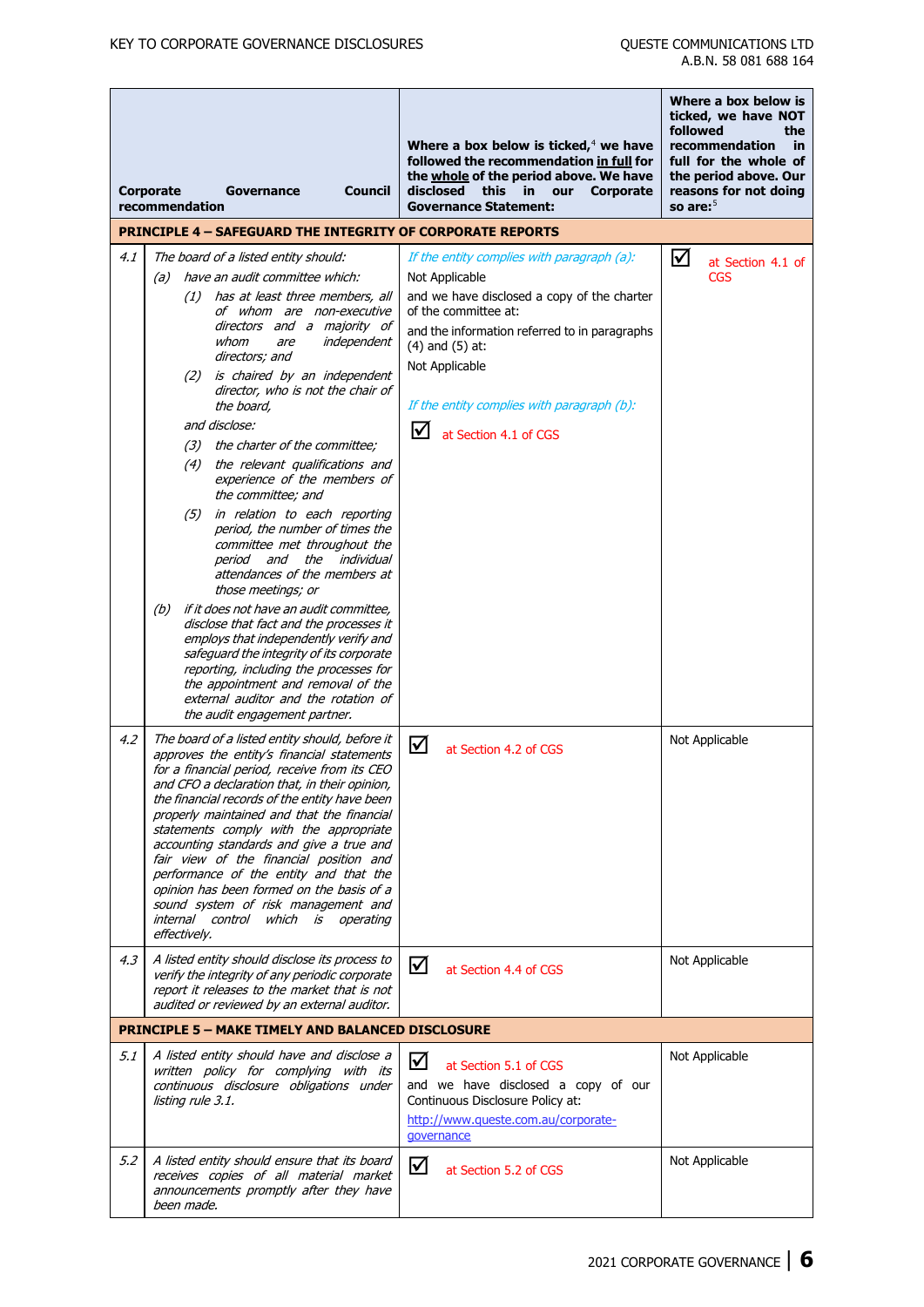|     |                                    |                            |                                                                                                                                                                                                        |                                                                                                                                                                                                                                                                                | Where a box below is<br>ticked, we have NOT<br>followed<br>the                                                 |
|-----|------------------------------------|----------------------------|--------------------------------------------------------------------------------------------------------------------------------------------------------------------------------------------------------|--------------------------------------------------------------------------------------------------------------------------------------------------------------------------------------------------------------------------------------------------------------------------------|----------------------------------------------------------------------------------------------------------------|
|     | <b>Corporate</b><br>recommendation |                            | <b>Council</b><br>Governance                                                                                                                                                                           | Where a box below is ticked, $4$ we have<br>followed the recommendation in full for<br>the whole of the period above. We have<br>disclosed this<br>in<br><b>Corporate</b><br>our<br><b>Governance Statement:</b>                                                               | recommendation<br>in<br>full for the whole of<br>the period above. Our<br>reasons for not doing<br>so are: $5$ |
| 5.3 |                                    | materials<br>presentation. | A listed entity that gives a new and<br>substantive investor or analyst presentation<br>should release a copy of the presentation<br>the<br>ASX<br>Market<br>on<br>Announcements Platform ahead of the | ☑<br>at Section 5.3 of CGS                                                                                                                                                                                                                                                     | Not Applicable                                                                                                 |
|     |                                    |                            | <b>PRINCIPLE 6 - RESPECT THE RIGHTS OF SECURITY HOLDERS</b>                                                                                                                                            |                                                                                                                                                                                                                                                                                |                                                                                                                |
| 6.1 |                                    | via its website.           | A listed entity should provide information<br>about itself and its governance to investors                                                                                                             | ☑<br>at Section 6.1 of CGS<br>and we have disclosed information about us<br>and our governance on our website at:<br>http://www.queste.com.au/<br>http://www.queste.com.au/about-us<br>http://www.queste.com.au/investors<br>http://www.queste.com.au/corporate-<br>governance | Not Applicable                                                                                                 |
| 6.2 |                                    |                            | A listed entity should have an investor<br>relations program that facilitates effective<br>two-way communication with investors.                                                                       | ☑<br>at Section 6.2 of CGS                                                                                                                                                                                                                                                     | Not Applicable                                                                                                 |
| 6.3 |                                    |                            | A listed entity should disclose how it<br>facilitates and encourages participation at<br>meetings of security holders.                                                                                 | ☑<br>at Sections 6.3, 6.4 of CGS                                                                                                                                                                                                                                               | Not Applicable                                                                                                 |
| 6.4 |                                    |                            | A listed entity should ensure that all<br>substantive resolutions at a meeting of<br>security holders are decided by a poll rather<br>than by a show of hands.                                         | ☑<br>at Section 6.5 of CGS                                                                                                                                                                                                                                                     | Not Applicable                                                                                                 |
| 6.5 |                                    |                            | A listed entity should give security holders<br>the option to receive communications from,<br>and send communications to, the entity and<br>its security registry electronically.                      | ☑<br>at Section 6.6 of CGS                                                                                                                                                                                                                                                     | Not Applicable                                                                                                 |
|     |                                    |                            | <b>PRINCIPLE 7 - RECOGNISE AND MANAGE RISK</b>                                                                                                                                                         |                                                                                                                                                                                                                                                                                |                                                                                                                |
| 7.1 |                                    |                            | The board of a listed entity should:                                                                                                                                                                   | If the entity complies with paragraph (a):                                                                                                                                                                                                                                     | ☑<br>at Section 7.1 of                                                                                         |
|     |                                    |                            | (a) have a committee or committees to<br>oversee risk, each of which:<br>$(1)$ has at least three members, a<br>whom<br>majority<br>οf<br>are<br>independent directors; and                            | Not Applicable<br>and we have disclosed a copy of the charter<br>of the committee at:<br>Not Applicable                                                                                                                                                                        | <b>CGS</b>                                                                                                     |
|     |                                    |                            | (2) is chaired by an independent<br>director,<br>and disclose:                                                                                                                                         | and the information referred to in paragraphs<br>$(4)$ and $(5)$ at:<br>Not Applicable                                                                                                                                                                                         |                                                                                                                |
|     |                                    |                            | (3) the charter of the committee;                                                                                                                                                                      | If the entity complies with paragraph (b):                                                                                                                                                                                                                                     |                                                                                                                |
|     |                                    |                            | (4) the members of the committee;<br>and                                                                                                                                                               | ☑<br>at Section 7.1 of CGS                                                                                                                                                                                                                                                     |                                                                                                                |
|     |                                    | (5)                        | as at the end of each reporting<br>period, the number of times the<br>committee met throughout the<br>period and the<br>individual<br>attendances of the members at<br>those meetings; or              |                                                                                                                                                                                                                                                                                |                                                                                                                |
|     | (b)                                |                            | if it does not have a risk committee or<br>committees that satisfy (a) above,<br>disclose that fact and the processes it<br>employs for overseeing the entity's<br>risk management framework.          |                                                                                                                                                                                                                                                                                |                                                                                                                |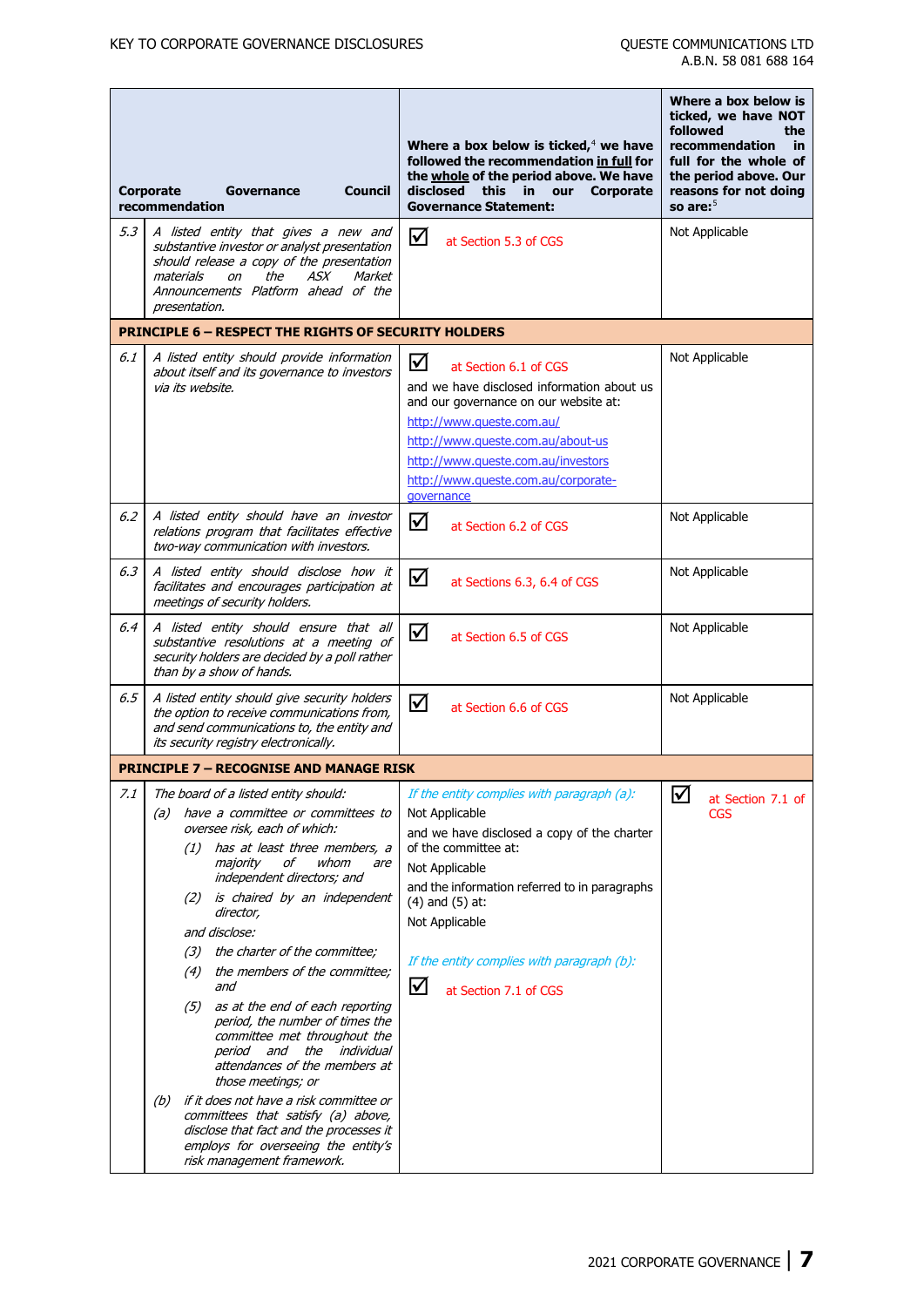|     | <b>Corporate</b><br><b>Council</b><br><b>Governance</b><br>recommendation                                                                                                                                                                                                                                                                                                                                  | Where a box below is ticked, $4$ we have<br>followed the recommendation in full for<br>the whole of the period above. We have<br>disclosed this<br>in.<br><b>Corporate</b><br>our<br><b>Governance Statement:</b>                                                                                                                                | Where a box below is<br>ticked, we have NOT<br>followed<br>the<br>recommendation<br>in<br>full for the whole of<br>the period above. Our<br>reasons for not doing<br>so are: $5$ |
|-----|------------------------------------------------------------------------------------------------------------------------------------------------------------------------------------------------------------------------------------------------------------------------------------------------------------------------------------------------------------------------------------------------------------|--------------------------------------------------------------------------------------------------------------------------------------------------------------------------------------------------------------------------------------------------------------------------------------------------------------------------------------------------|----------------------------------------------------------------------------------------------------------------------------------------------------------------------------------|
| 7.2 | The board or a committee of the board<br>should:<br>(a) review the entity's risk management<br>framework at least annually to satisfy<br>itself that it continues to be sound and<br>that the entity is operating with due<br>regard to the risk appetite set by the<br>board; and<br>disclose, in relation to each reporting<br>(b)<br>period, whether such a review has<br>taken place.                  | ☑<br>We have disclosed whether a review<br>of the entity's risk management<br>framework was undertaken during<br>the reporting period at:<br>at Section 7.2 of CGS                                                                                                                                                                               | Refer also Section 7.2 of<br><b>CGS</b>                                                                                                                                          |
| 7.3 | A listed entity should disclose:<br>(a) if it has an internal audit function, how<br>the function is structured and what<br>role it performs; or<br>(b) if it does not have an internal audit<br>function, that fact and the processes<br>it employs<br>for evaluating<br>and<br>continually<br>the<br>improving<br>effectiveness of its governance, risk<br>management and internal control<br>processes. | If the entity complies with paragraph (a):<br>Not Applicable<br>and we have disclosed how our internal audit<br>function is structured and what role it<br>performs at:<br>Not Applicable<br>If the entity complies with paragraph (b):<br>☑<br>at Section 7.3 of CGS                                                                            | $\triangledown$<br>at Section 7.3 of<br><b>CGS</b>                                                                                                                               |
| 7.4 | A listed entity should disclose whether it has<br>any material exposure to environmental or<br>social risks and, if it does, how it manages<br>or intends to manage those risks.                                                                                                                                                                                                                           | ☑<br>We have disclosed whether we have<br>material<br>anv<br>exposure<br>to<br>environmental and social risks at:<br>Section 7.4 of CGS<br>and in the Environmental Regulation<br>section of the Directors' Report within<br>the 2021 Annual Report<br>and, if we do, how we manage or intend to<br>manage those risks at:<br>Section 7.4 of CGS | Not Applicable                                                                                                                                                                   |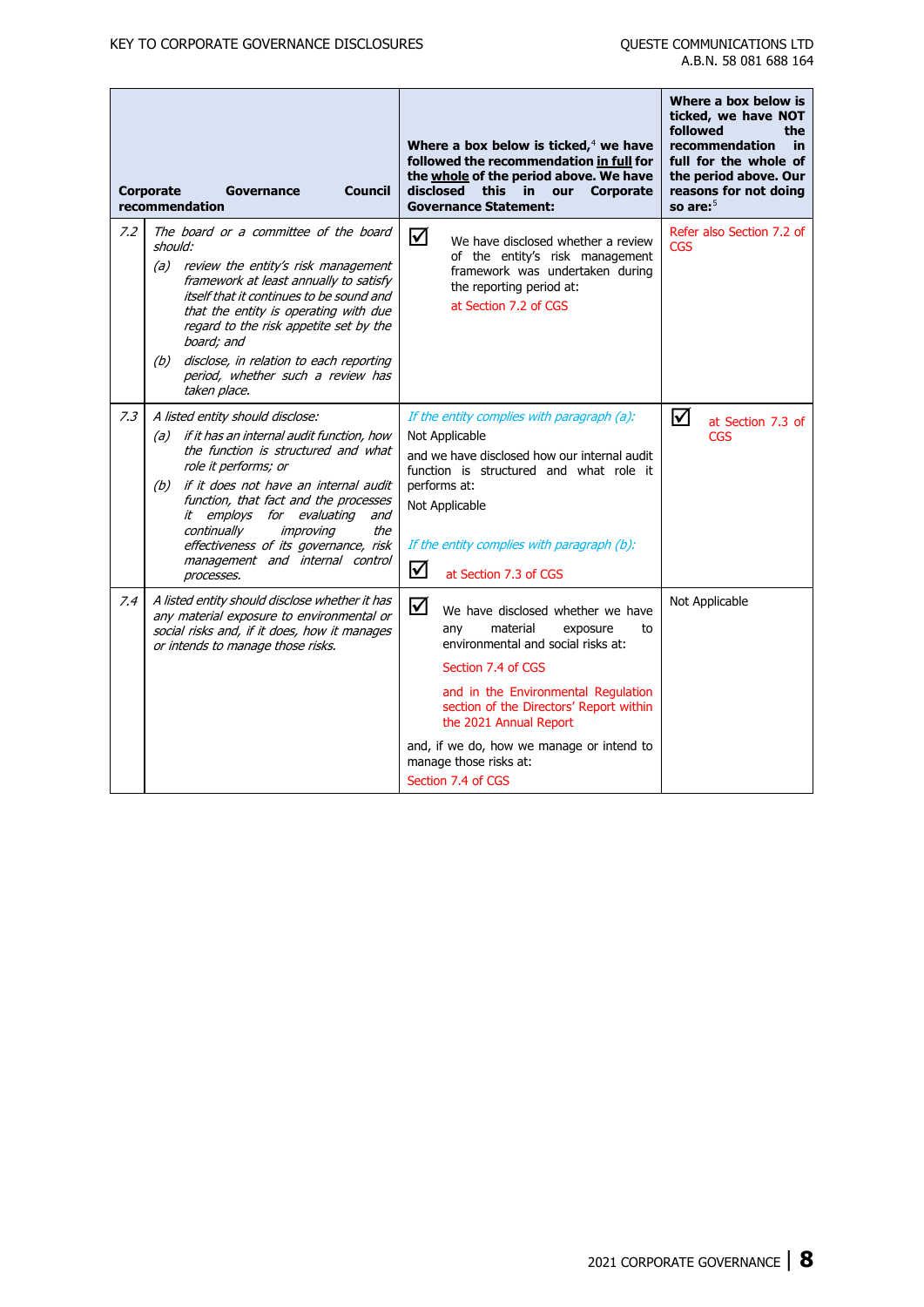|     | <b>Council</b><br><b>Corporate</b><br>Governance<br>recommendation                                                                                                                                                                                                                                                                                                                                                                                                                                                                                                                                                                                                                                                                                        | Where a box below is ticked, $4$ we have<br>followed the recommendation in full for<br>the whole of the period above. We have<br>disclosed<br>this<br>in in<br>our<br>Corporate<br><b>Governance Statement:</b>                                                                                                               | Where a box below is<br>ticked, we have NOT<br>followed<br>the<br>recommendation<br>in<br>full for the whole of<br>the period above. Our<br>reasons for not doing<br>so are: $5$ |
|-----|-----------------------------------------------------------------------------------------------------------------------------------------------------------------------------------------------------------------------------------------------------------------------------------------------------------------------------------------------------------------------------------------------------------------------------------------------------------------------------------------------------------------------------------------------------------------------------------------------------------------------------------------------------------------------------------------------------------------------------------------------------------|-------------------------------------------------------------------------------------------------------------------------------------------------------------------------------------------------------------------------------------------------------------------------------------------------------------------------------|----------------------------------------------------------------------------------------------------------------------------------------------------------------------------------|
|     | <b>PRINCIPLE 8 - REMUNERATE FAIRLY AND RESPONSIBLY</b>                                                                                                                                                                                                                                                                                                                                                                                                                                                                                                                                                                                                                                                                                                    |                                                                                                                                                                                                                                                                                                                               |                                                                                                                                                                                  |
| 8.1 | The board of a listed entity should:<br>have a remuneration committee<br>(a)<br>which:<br>(1) has at least three members, a<br>majority<br>of<br>whom<br>are<br>independent directors; and<br>(2) is chaired by an independent<br>director,<br>and disclose:<br>(3) the charter of the committee;<br>(4) the members of the committee;<br>and<br>(5) as at the end of each reporting<br>period, the number of times the<br>committee met throughout the<br>period and the individual<br>attendances of the members at<br>those meetings; or<br>if it does not have a remuneration<br>(b)<br>committee, disclose that fact and the<br>processes it employs for setting the<br>level and composition of remuneration<br>for directors and senior executives | If the entity complies with paragraph (a):<br>Not Applicable<br>and the information referred to in paragraphs<br>$(4)$ and $(5)$ at:<br>Not Applicable<br>If the entity complies with paragraph (b):<br>☑<br>at Section 8.1 of CGS                                                                                            | ☑<br>at Section 8.1 of<br><b>CGS</b>                                                                                                                                             |
| 8.2 | and ensuring that such remuneration<br>is appropriate and not excessive.<br>A listed entity should separately disclose its<br>policies and practices regarding the<br>remuneration of non-executive directors<br>and the remuneration of executive directors<br>and other senior executives.                                                                                                                                                                                                                                                                                                                                                                                                                                                              | ☑<br>We have disclosed separately our<br>remuneration policies and practices<br>regarding the remuneration of non-<br>executive<br>directors<br>the<br>and<br>remuneration of executive directors<br>and other senior executives at:<br>Section 8.2 of CGS<br>and in the Remuneration Report<br>within the 2021 Annual Report | Not Applicable                                                                                                                                                                   |
| 8.3 | A listed entity which has an equity-based<br>remuneration scheme should:<br>(a) have a policy on whether participants<br>are permitted to<br>enter<br>into<br>transactions (whether through the use<br>of derivatives or otherwise) which<br>limit the economic risk of participating<br>in the scheme; and<br>(b) disclose that policy or a summary of<br>it.                                                                                                                                                                                                                                                                                                                                                                                            | ☑<br>We have disclosed our policy on this<br>issue or a summary of it at:<br>Section 8.3 of CGS<br>and Share Trading Policy at:<br>http://www.queste.com.au/corporate-<br>qovernance                                                                                                                                          | Not Applicable                                                                                                                                                                   |
|     | ADDITIONAL RECOMMENDATIONS THAT APPLY ONLY IN CERTAIN CASES                                                                                                                                                                                                                                                                                                                                                                                                                                                                                                                                                                                                                                                                                               |                                                                                                                                                                                                                                                                                                                               |                                                                                                                                                                                  |
| 9.1 | A listed entity with a director who does not<br>speak the language in which board or<br>security holder meetings are held or key<br>corporate documents are written should<br>disclose the processes it has in place to<br>ensure the director understands and can<br>contribute to the discussions at those<br>meetings and understands and can<br>discharge their obligations in relation to<br>those documents.                                                                                                                                                                                                                                                                                                                                        | Not Applicable                                                                                                                                                                                                                                                                                                                | Not Applicable                                                                                                                                                                   |